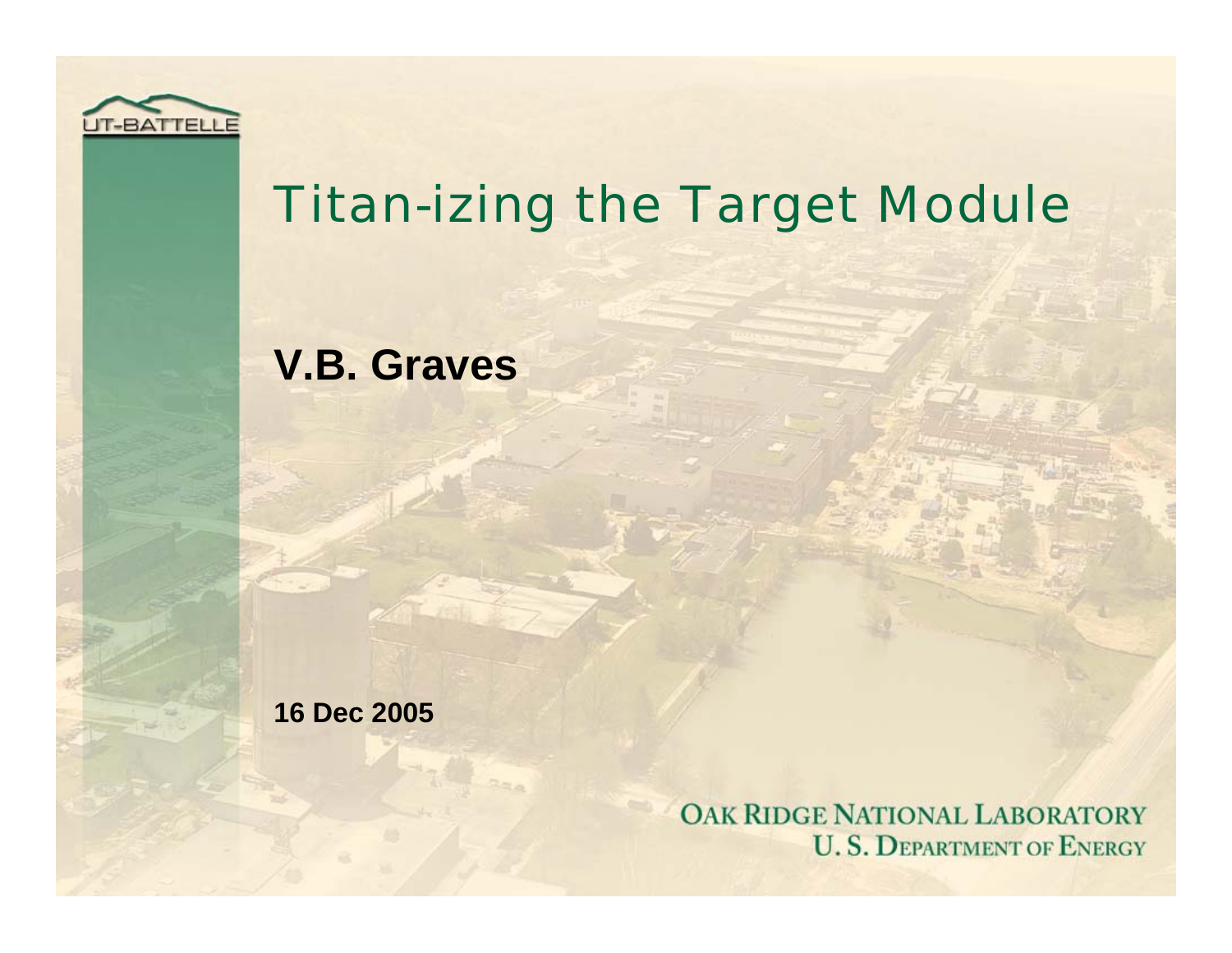### **Discussion**



- **Issue: welding Ti6Al4V to SS316 is not a standard fabrication practice -> could increase Hg system fabrication cost**
- **Solution 1: add intermediate plate of Vanadium between all Ti/SS interfaces**
- **Solution 2: eliminate Ti/SS interfaces by using Ti alloy for most of the target module**
- **Let's look at each window separately**



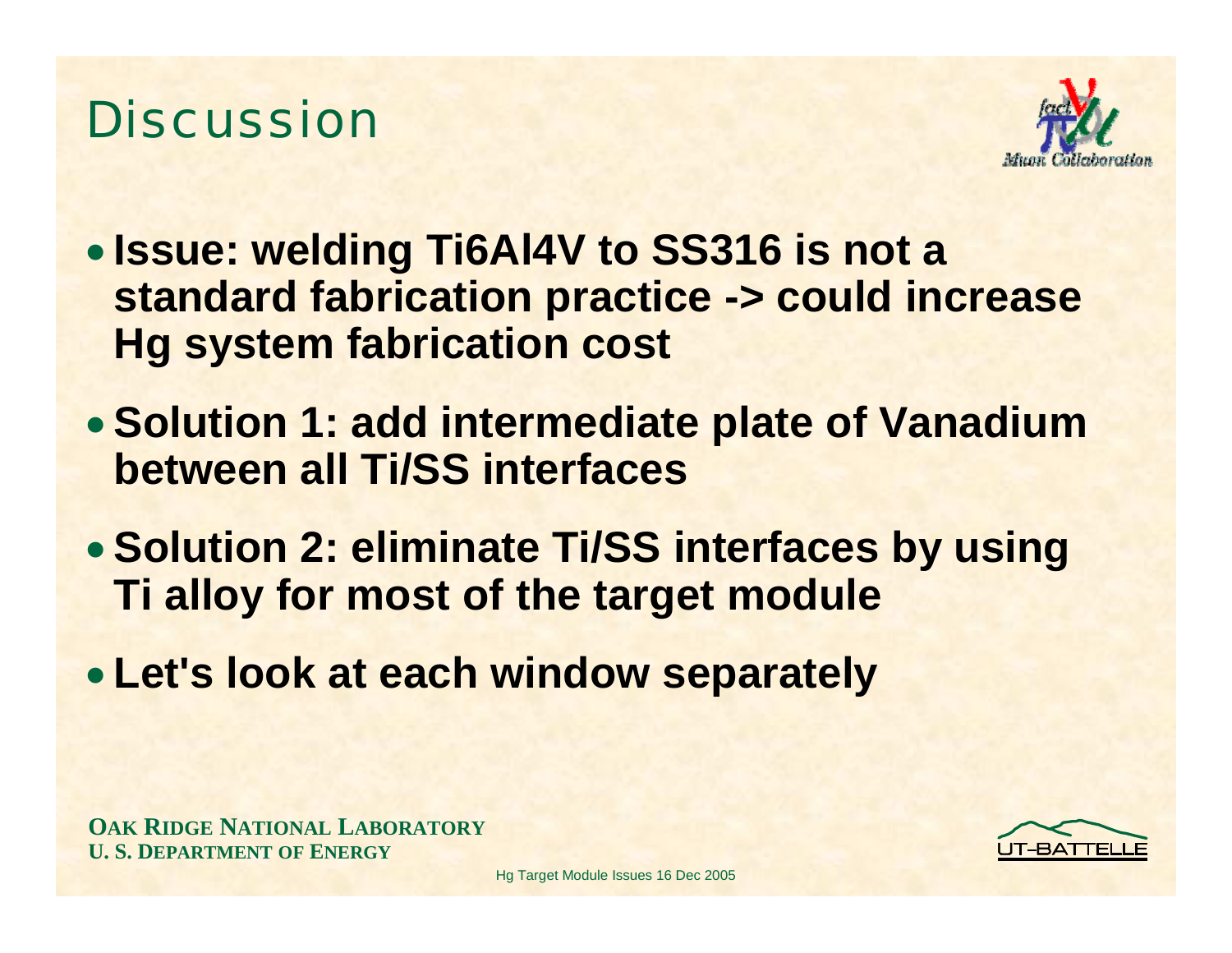## Upstream Secondary Window



| <b>Action</b>         | <b>Issue/Comment</b>     |
|-----------------------|--------------------------|
| <b>Add vanadium</b>   | <b>Uses small amt of</b> |
| flange                | window space             |
| <b>Make secondary</b> | <b>Material &amp;</b>    |
| containment out of    | <b>fabrication costs</b> |
| titanium              | might increase           |



**OAK RIDGE NATIONAL LABORATORY U. S. DEPARTMENT OF ENERGY**

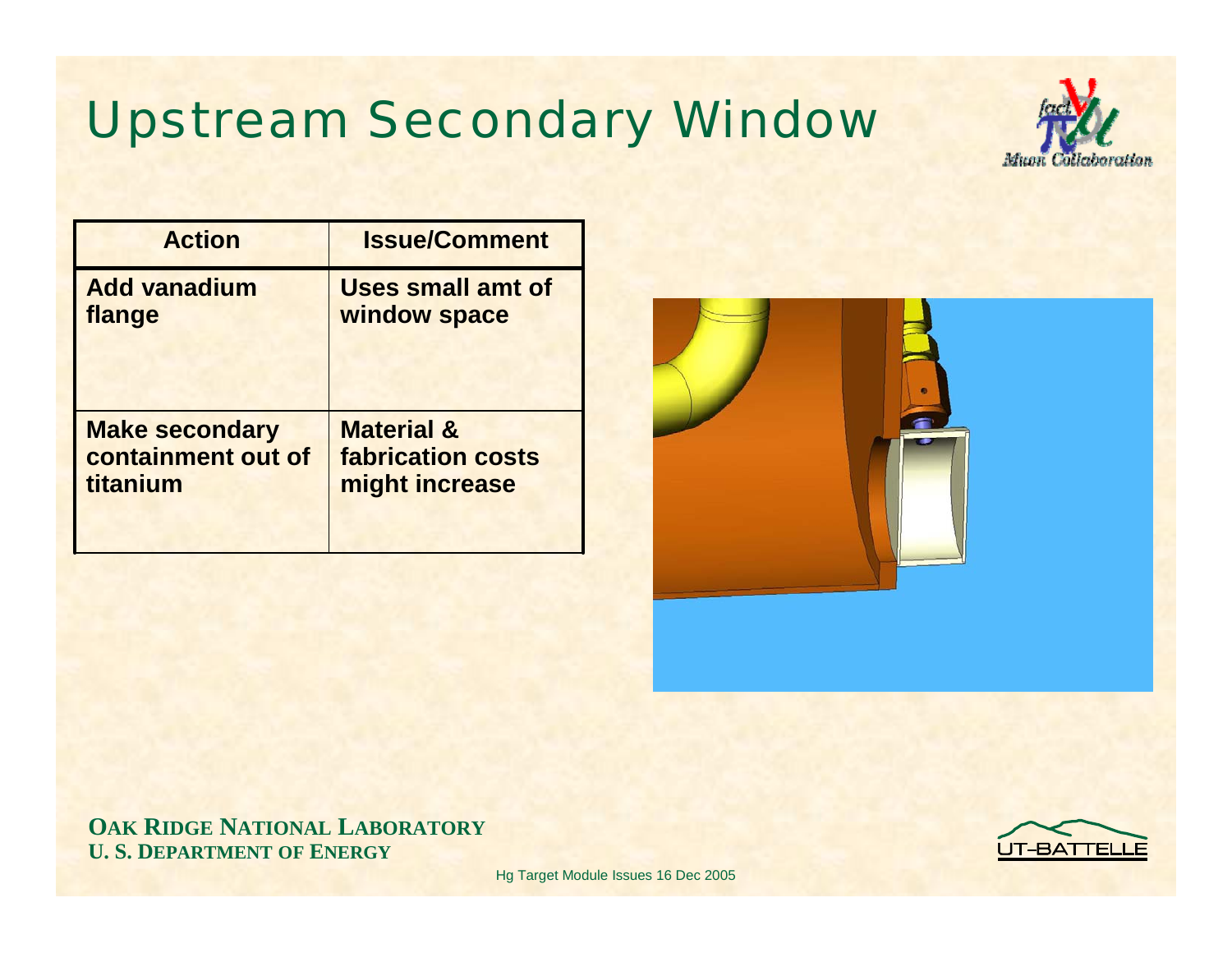# Upstream Primary Window



| <b>Action</b>                                   | <b>Issue/Comment</b>                                                                                                                           |
|-------------------------------------------------|------------------------------------------------------------------------------------------------------------------------------------------------|
| <b>Add vanadium</b><br>flange to beam<br>window | <b>Space constraints</b><br>between beam tube<br>& nozzle                                                                                      |
| <b>Make nozzle flange</b><br>out of titanium    | <b>Beam window</b><br>integrated into<br>flange - no welding<br>needed. Nozzle and<br><b>Hg supply</b><br>components must<br>also be titanium. |



**OAK RIDGE NATIONAL LABORATORY U. S. DEPARTMENT OF ENERGY**

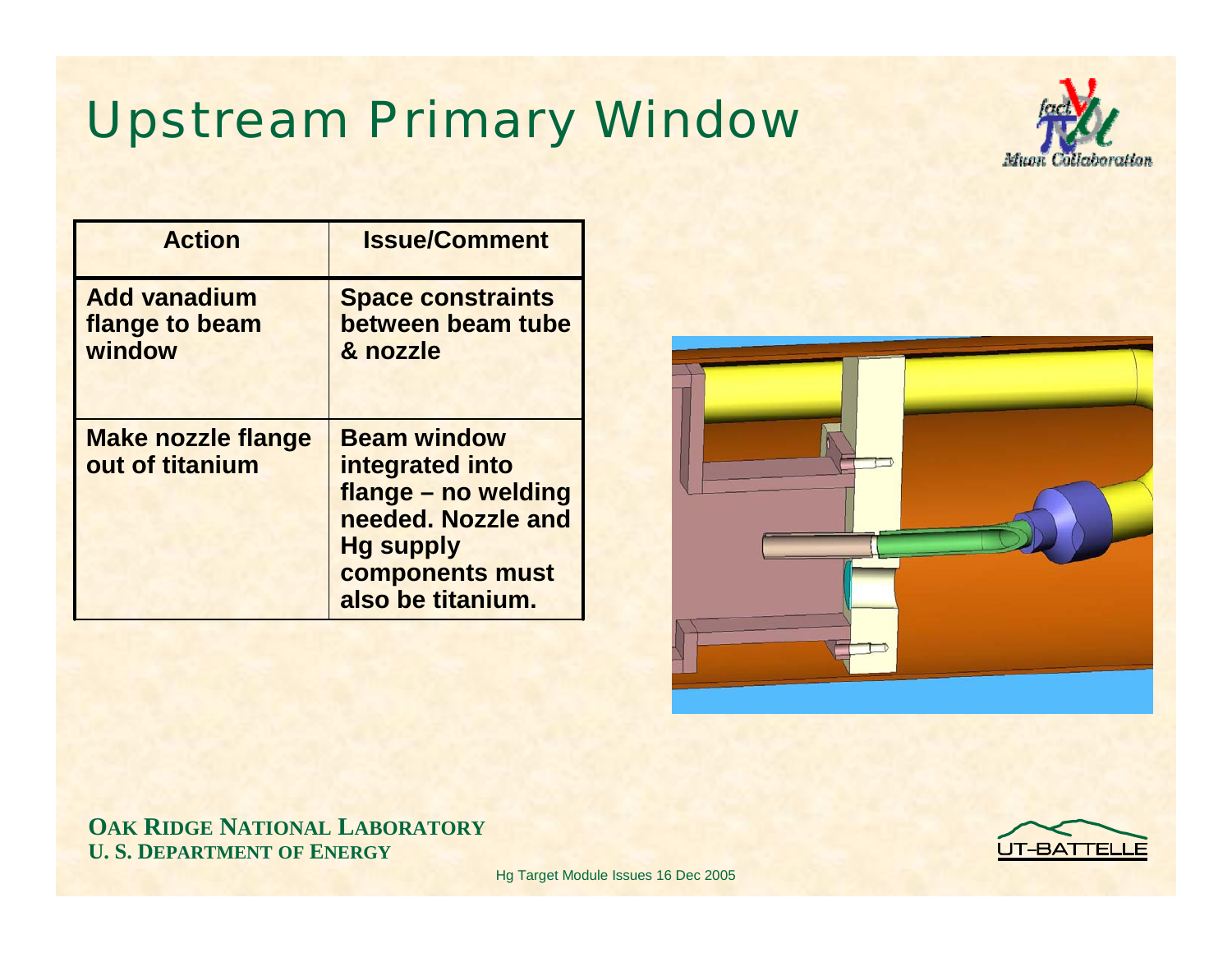### Jet Deflector



| <b>Action</b>                                          | <b>Issue/Comment</b>                                                                            |
|--------------------------------------------------------|-------------------------------------------------------------------------------------------------|
| <b>Add vanadium</b><br>flange to edges<br>of deflector | <b>None</b>                                                                                     |
| <b>Make primary</b><br>containment out<br>of titanium  | <b>Simplifies</b><br>primary<br>containment<br>fabrication, but<br>perhaps at<br>increased cost |
| <b>Exit funnel</b>                                     | <b>Should be of</b><br>same material as<br>primary<br>containment                               |



**OAK RIDGE NATIONAL LABORATORY U. S. DEPARTMENT OF ENERGY**

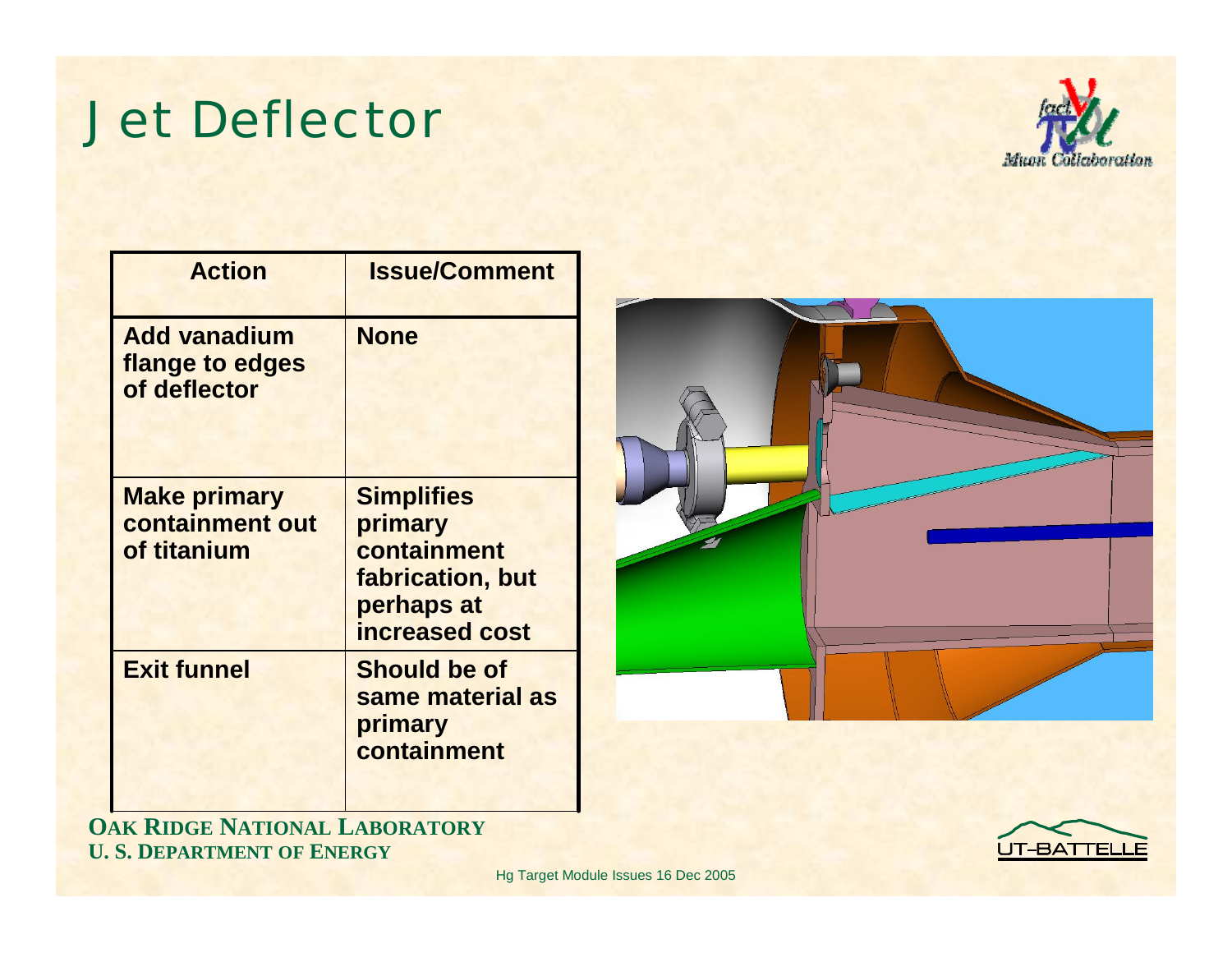# Downstream Primary Window



| <b>Action</b>                                         | <b>Issue/Comment</b>                                      |
|-------------------------------------------------------|-----------------------------------------------------------|
| <b>Add vanadium</b><br>flange to edges<br>of window   | <b>Space constraint</b><br>with funnel                    |
| <b>Make primary</b><br>containment out<br>of titanium | <b>Mill window into</b><br>end flange rather<br>than weld |



#### **OAK RIDGE NATIONAL LABORATORY U. S. DEPARTMENT OF ENERGY**

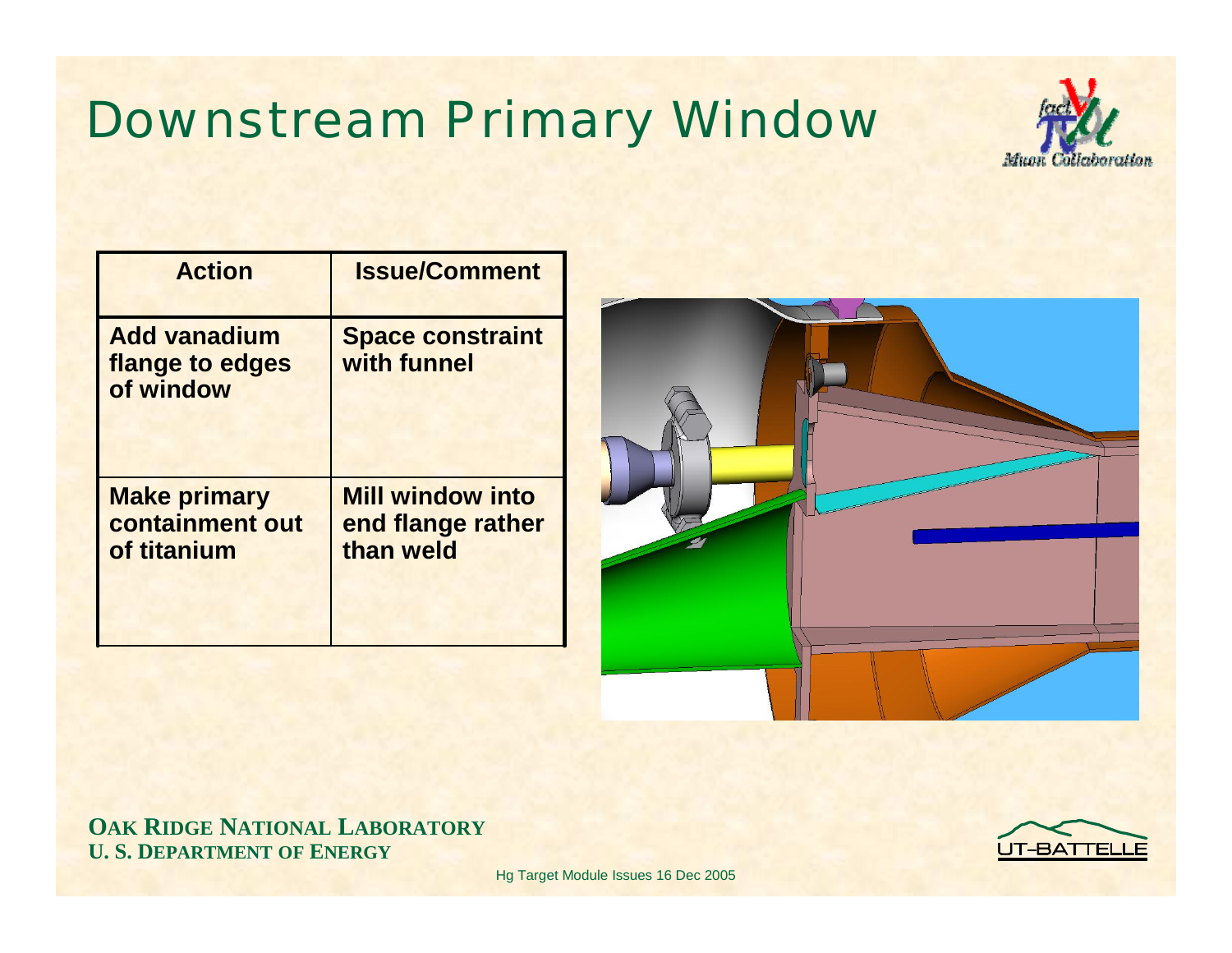# Downstream Secondary Window



| <b>Action</b>                                                                      | <b>Issue/Comment</b>                                             |
|------------------------------------------------------------------------------------|------------------------------------------------------------------|
| <b>Add vanadium</b><br>flange to edges<br>of window                                | <b>None known</b>                                                |
| <b>Mechanically</b><br>attach window to<br>secondary<br>containment with<br>gasket | <b>Would increase</b><br>contacting<br>window flange<br>diameter |



#### **OAK RIDGE NATIONAL LABORATORY U. S. DEPARTMENT OF ENERGY**

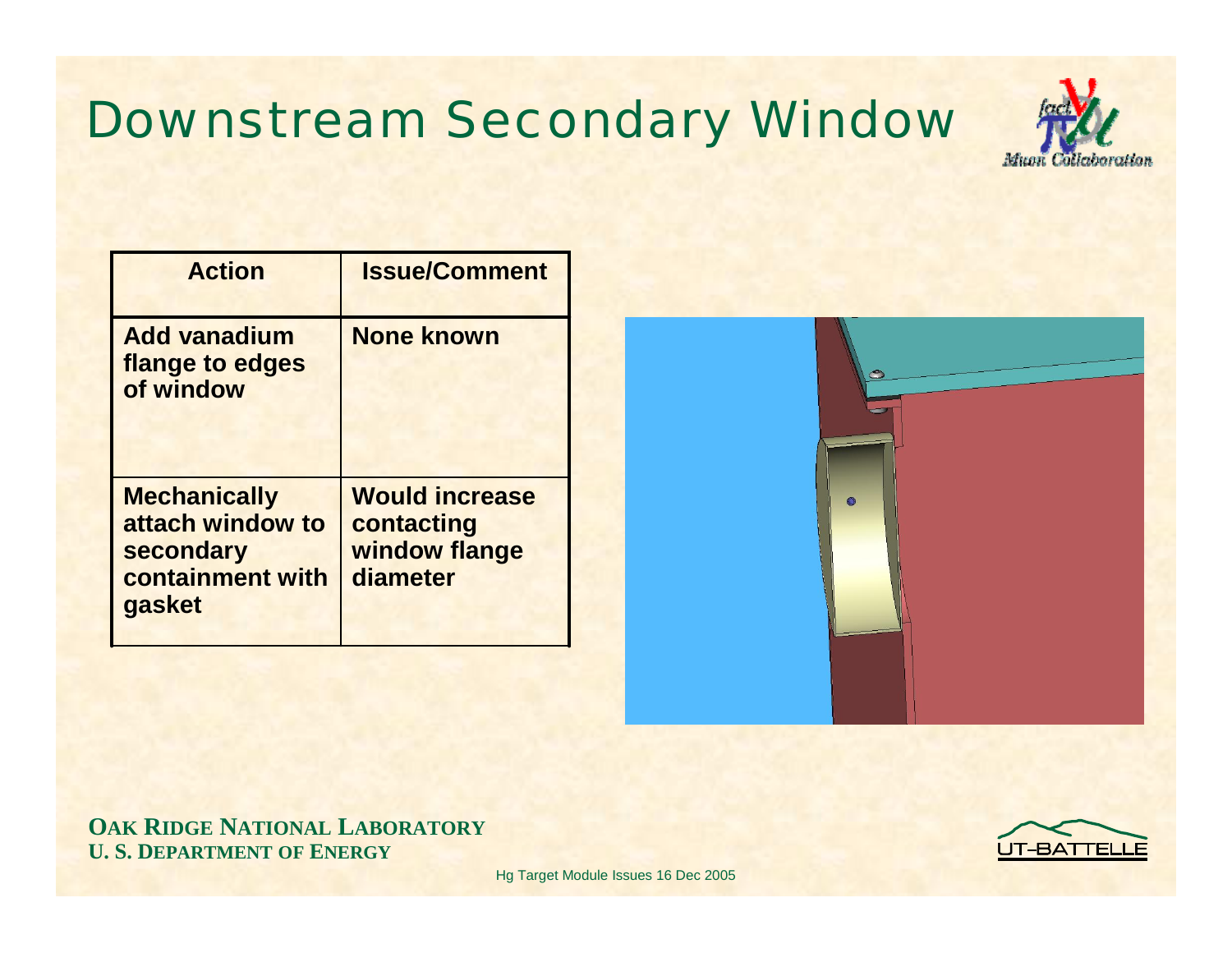### Mechanical Attachment to Flex **Hoses**



| <b>Action</b>                                                              | <b>Issue/Comment</b>                                                                                                                                               |
|----------------------------------------------------------------------------|--------------------------------------------------------------------------------------------------------------------------------------------------------------------|
| <b>Titanium tubing</b><br>requires titanium<br>ferrule (grey end<br>piece) | <b>Unknown if</b><br>titanium sanitary<br>fittings are<br>available and what<br>their pressure<br>ratings would be.<br><b>Probably have to</b><br>machine our own. |
| <b>Exit funnel butt</b><br>welded to flange                                | <b>Must be same</b><br>material or use<br>compatible<br>intermediate sheet.<br><b>Funnel will have to</b><br>be custom<br>machined.                                |



**OAK RIDGE NATIONAL LABORATORY U. S. DEPARTMENT OF ENERGY**

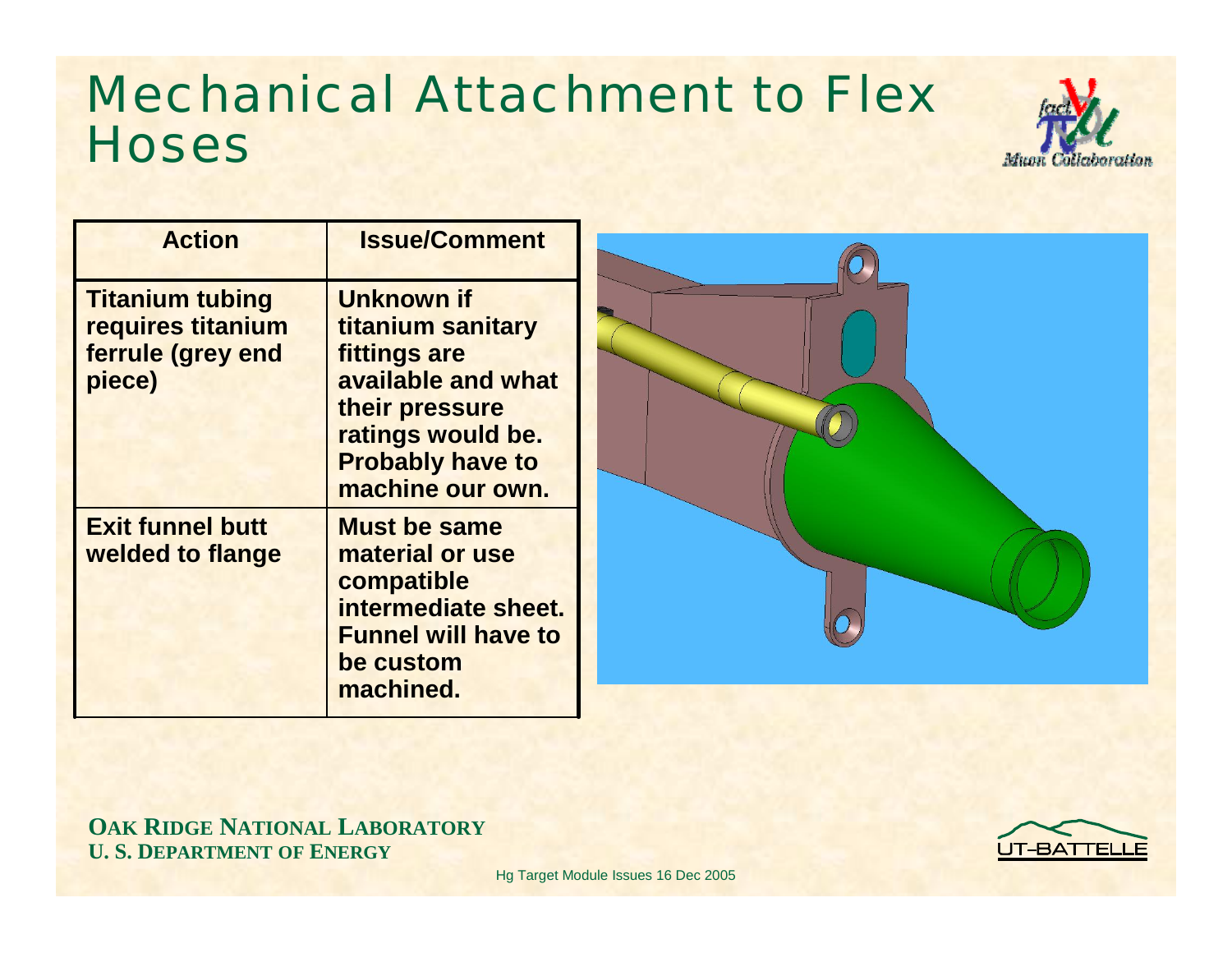### Other Considerations From Timet Design/Fab Handbook



- **Link http://www.timet.com/pdfs/ti-handbook.pdf**
- **Titanium available in various "grades"**
	- **Ti6Al4V ASTM Grade 5, UNS R56400, Yield strength 950 MPa (138ksi)**
	- **Ti6Al4V may not be available in tubing**
		- **ASTM Ti Grade 2, Yield strength 430 MPa (62.4ksi)**
- **Internal working pressure for 1" OD tubing from Ti Grade 2**
	- **Wall=0.035, pressure=687psi**
	- **Wall=0.049, pressure=971psi**
	- **Wall=0.065, pressure=1304psi <- what we may need**
	- **Wall=0.083, pressure=1688psi**
- **1" tubing has only 2" bend radius for 0.065" wall**
	- **May have to incorporate elbows into Hg supply tube**

**OAK RIDGE NATIONAL LABORATORY U. S. DEPARTMENT OF ENERGY**